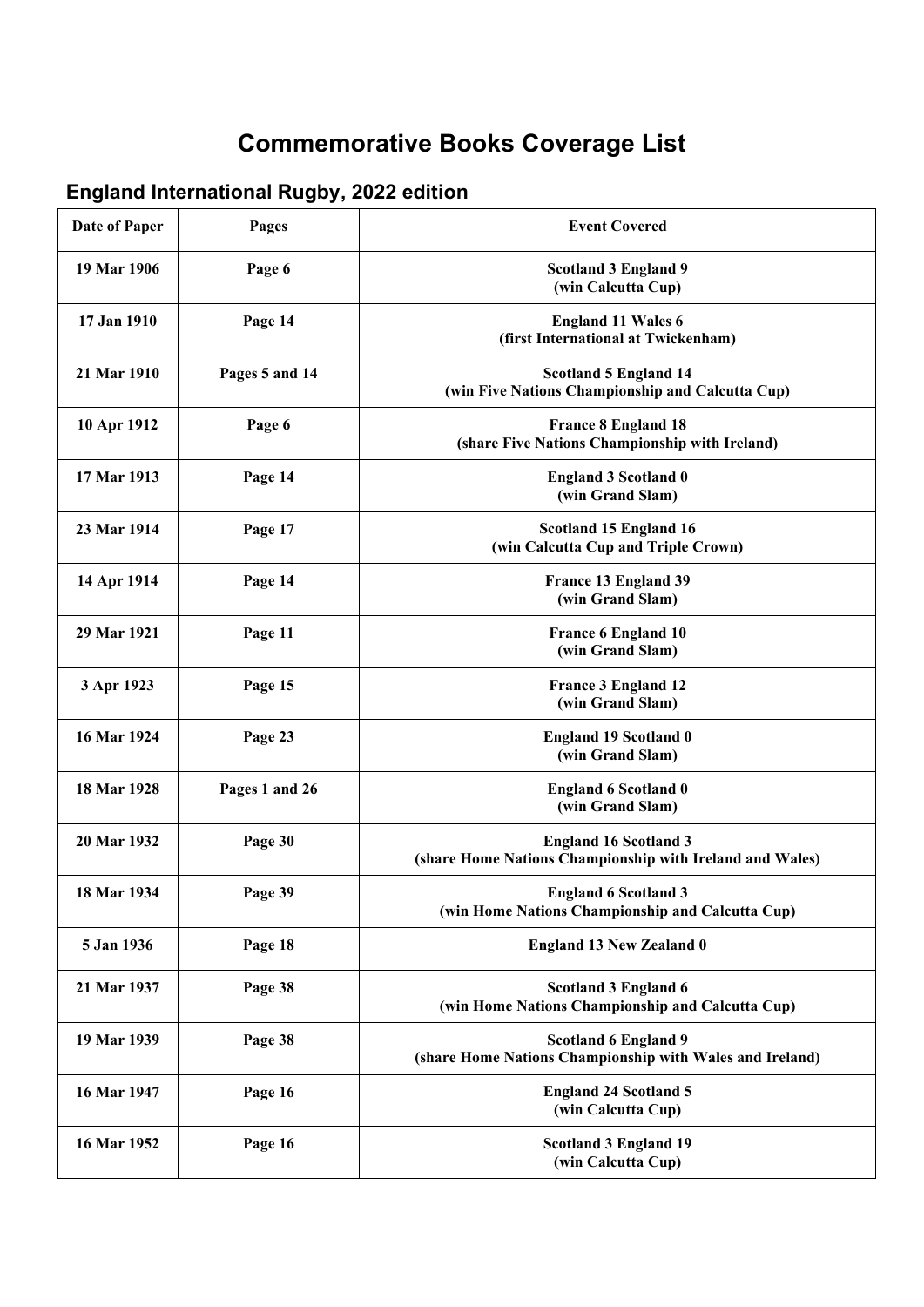| 22 Mar 1953 | Page 18       | <b>England 26 Scotland 8</b><br>(win Five Nations Championship and Calcutta Cup) |
|-------------|---------------|----------------------------------------------------------------------------------|
| 21 Mar 1954 | Page 19       | <b>Scotland 3 England 13</b><br>(win Triple Crown and Calcutta Cup)              |
| 17 Mar 1957 | Page 23       | <b>England 16 Scotland 3</b><br>(win Grand Slam)                                 |
| 2 Feb 1958  | Page 27       | England 9 Australia 6                                                            |
| 17 Jan 1960 | Page 30       | <b>England 14 Wales 6</b>                                                        |
| 20 Mar 1960 | Page 39       | Scotland 12 England 21<br>(share Five Nations Championship with France)          |
| 20 Jan 1963 | Page 30       | <b>Wales 6 England 13</b>                                                        |
| 17 Mar 1963 | Page 37       | <b>England 10 Scotland 8</b><br>(win Five Nations Championship and Calcutta Cup) |
| 19 Mar 1967 | Page 37       | <b>England 27 Scotland 14</b><br>(win Calcutta Cup)                              |
| 23 Feb 1969 | Page 46       | <b>England 22 France 8</b>                                                       |
| 21 Dec 1969 | Page 34       | <b>England 11 South Africa 8</b>                                                 |
| 4 Jun 1972  | Page 38       | South Africa 9 England 18                                                        |
| 18 Mar 1973 | Page 45       | <b>England 20 Scotland 13</b><br>(win Calcutta Cup)                              |
| 17 Sep 1973 | Pages 26 & 27 | New Zealand 10 England 16                                                        |
| 4 Jan 1976  | Page 45       | England 23 Australia 6                                                           |
| 16 Jan 1977 | Page 45       | <b>England 26 Scotland 6</b><br>(win Calcutta Cup)                               |
| 16 Mar 1980 | Page 47       | Scotland 18 England 30<br>(win Grand Slam)                                       |
| 20 Nov 1983 | Page 45       | <b>England 15 New Zealand 9</b>                                                  |
| 31 May 1987 | Page 41       | <b>England 60 Japan 7</b><br>(World Cup)                                         |
| 6 Nov 1988  | Page 45       | <b>England 28 Australia 19</b>                                                   |
| 4 Feb 1990  | Page 46       | <b>France 7 England 26</b>                                                       |
| 18 Feb 1990 | Page 43       | <b>England 34 Wales 6</b>                                                        |
| 20 Jan 1991 | Page 43       | <b>Wales 6 England 25</b>                                                        |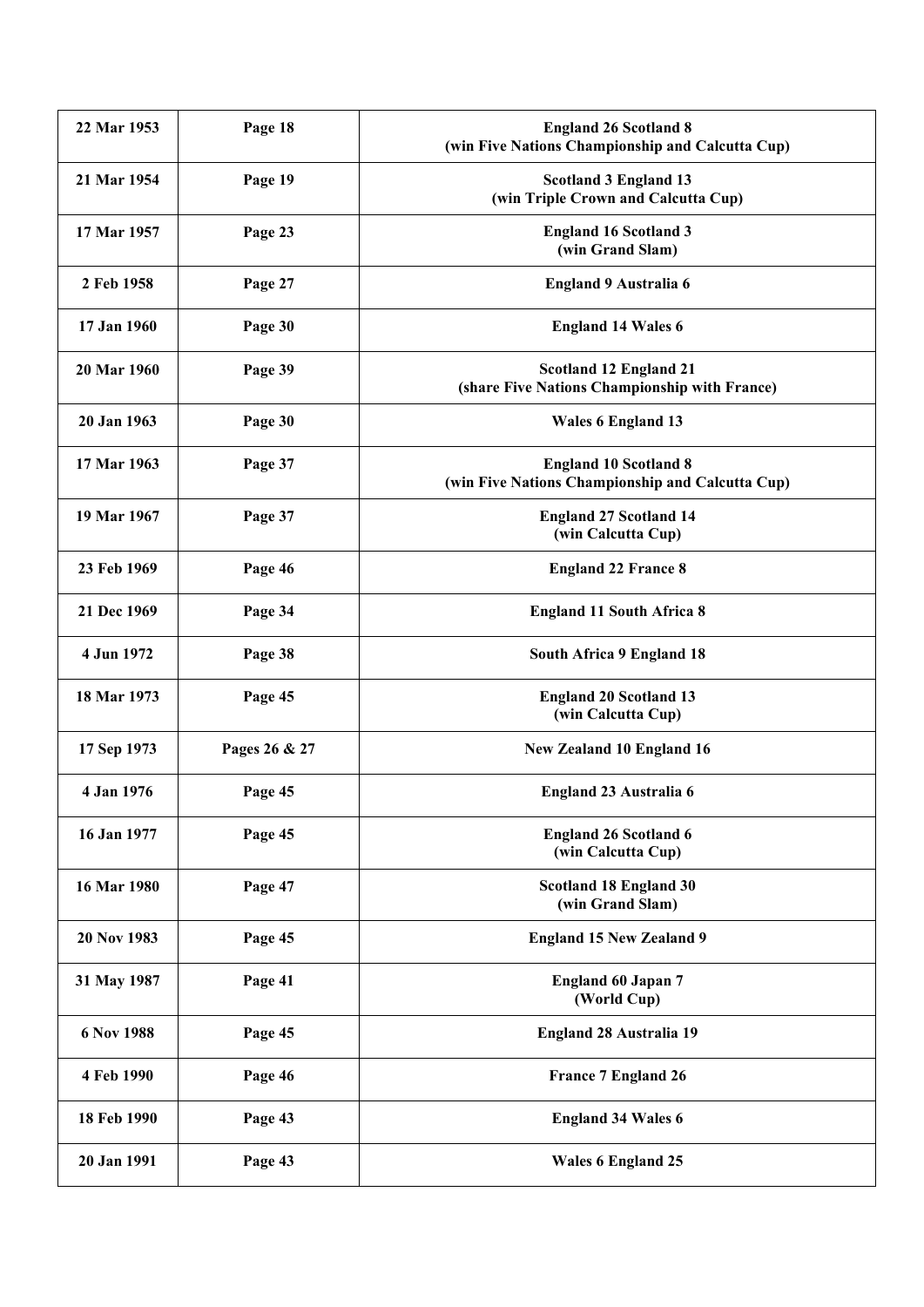| 17 Mar 1991 | Pages 42, 43 and back | <b>England 21 France 19</b><br>(win Grand Slam)                                  |
|-------------|-----------------------|----------------------------------------------------------------------------------|
| 20 Oct 1991 | Pages 38 & 39         | France 10 England 19<br>(World Cup quarter-final)                                |
| 27 Oct 1991 | Pages 42 & 43         | <b>Scotland 6 England 9</b><br>(World Cup semi-final)                            |
| 3 Nov 1991  | Pages 46, 47 and back | <b>England 6 Australia 12</b><br>(World Cup Final)                               |
| 8 Mar 1992  | Pages 44, 45 and back | <b>England 24 Wales 0</b><br>(win Grand Slam)                                    |
| 15 Nov 1992 | Pages 36 & 37         | <b>England 33 South Africa 16</b>                                                |
| 28 Nov 1993 | Pages 60 & 61         | <b>England 15 New Zealand 9</b>                                                  |
| 5 Jun 1994  | Pages 58 & 59         | South Africa 15 England 32                                                       |
| 19 Mar 1995 | Pages 70 & 71         | <b>England 24 Scotland 12</b><br>(win Grand Slam)                                |
| 12 Jun 1995 | Pages 34 & 35         | <b>England 25 Australia 22</b><br>(World Cup quarter-final)                      |
| 17 Mar 1996 | Pages 62 & 63         | <b>England 28 Ireland 15</b><br>(win Five Nations Championship and Triple Crown) |
| 16 Mar 1997 | Pages 74 & 75         | Wales 13 England 34<br>(win Triple Crown)                                        |
| 22 Feb 1998 | Page 71               | <b>England 60 Wales 26</b>                                                       |
| 5 Apr 1998  | Page 67               | <b>England 35 Ireland 17</b><br>(win Triple Crown)                               |
| 21 Mar 1999 | Pages 66 & 67         | <b>England 21 France 10</b>                                                      |
| 6 Feb 2000  | Pages 62 & 63         | <b>England 50 Ireland 18</b>                                                     |
| 19 Mar 2000 | Pages 82 & 83         | Italy 12 England 59<br>(win Six Nations Championship)                            |
| 19 Nov 2000 | Page 78               | <b>England 22 Australia 19</b>                                                   |
| 3 Dec 2000  | Page 82               | <b>England 25 South Africa 17</b>                                                |
| 8 Apr 2001  | Pages 66 & 67         | <b>England 48 France 19</b><br>(win Six Nations Championship)                    |
| 11 Nov 2001 | Pages 68 & 69         | <b>England 21 Australia 15</b>                                                   |
| 25 Nov 2001 | Pages 66 & 67         | <b>England 29 South Africa 9</b>                                                 |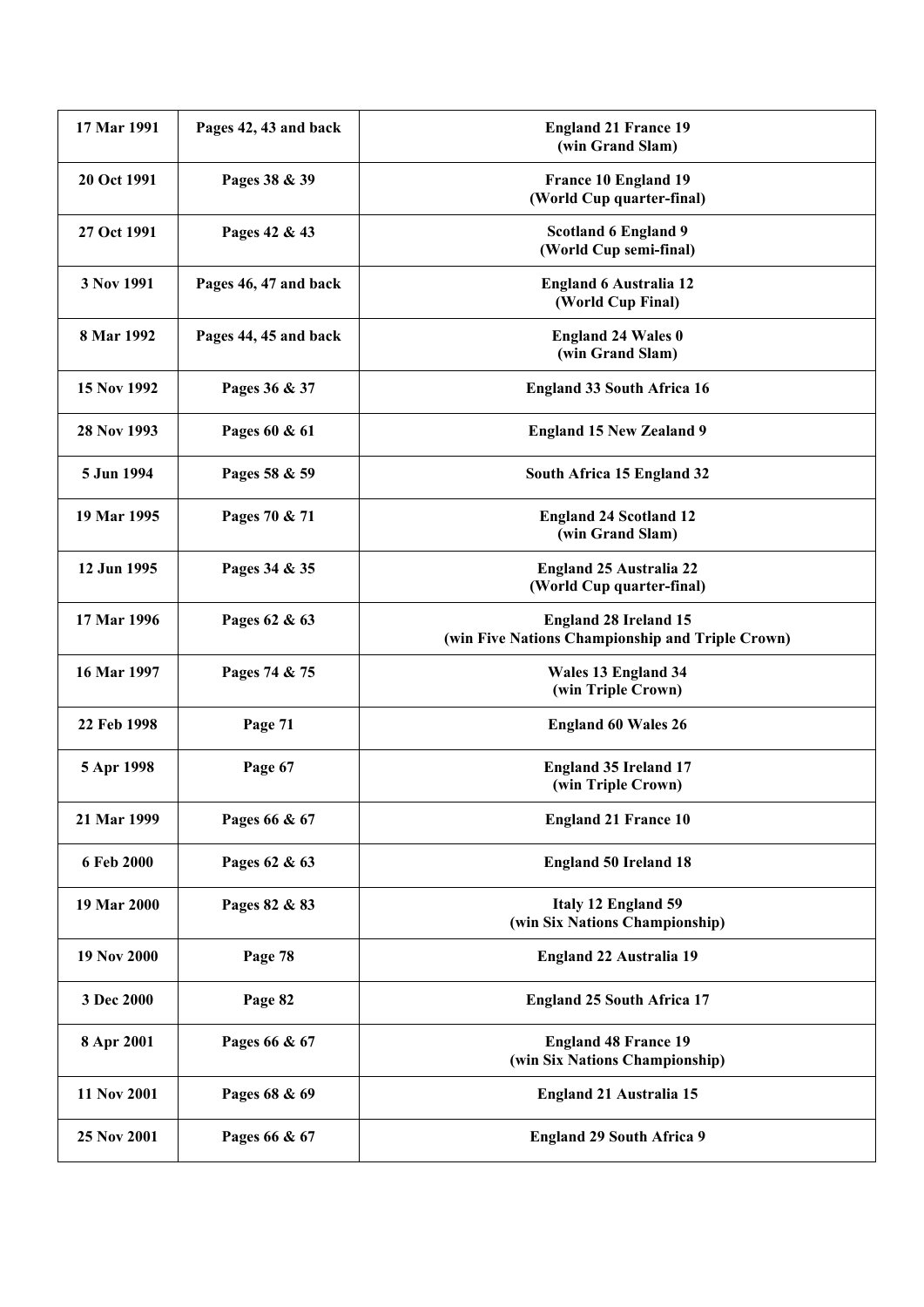| 24 Mar 2002                | Pages 66 & 67                                   | <b>England 50 Wales 10</b><br>(win Triple Crown)        |
|----------------------------|-------------------------------------------------|---------------------------------------------------------|
| <b>10 Nov 2002</b>         | Pages 82 & 83                                   | <b>England 31 New Zealand 28</b>                        |
| 17 Nov 2002                | Pages 94 & 95                                   | <b>England 32 Australia 31</b>                          |
| 24 Nov 2002                | Pages 82 & 83                                   | <b>England 53 South Africa 3</b>                        |
| 23 Mar 2003                | Pages 82 & 83                                   | <b>England 40 Scotland 9</b><br>(win Calcutta Cup)      |
| 31 Mar 2003                | Pages 52 & 53                                   | <b>Ireland 6 England 42</b><br>(win Grand Slam)         |
| 15 Jun 2003                | Pages 68 & 69                                   | New Zealand 13 England 15                               |
| 19 Oct 2003                | Pages 76 & 77                                   | South Africa 6 England 25<br>(World Cup)                |
| 10 Nov 2003                | Pages 48 & 49                                   | <b>England 28 Wales 17</b><br>(World Cup quarter-final) |
| 17 Nov 2003                | Pages 54, 55 and back                           | <b>France 7 England 24</b><br>(World Cup semi-final)    |
| 23 Nov 2003<br>24 Nov 2003 | Pages 94, 95 and back<br><b>Souvenir Poster</b> | <b>England 20 Australia 17</b><br>(win World Cup)       |
| 21 Nov 2004                | Pages 68 & 69                                   | <b>England 32 South Africa 16</b>                       |
| 13 Nov 2005                | Pages 68 & 69                                   | England 26 Australia 16                                 |
| 5 Feb 2006                 | Pages 68 & 69                                   | <b>England 47 Wales 13</b>                              |
| 4 Feb 2007                 | Pages 60 & 61                                   | <b>England 42 Scotland 20</b><br>(win Calcutta Cup)     |
| 7 Oct 2007                 | Pages 62 & 63                                   | England 12 Australia 10<br>(World Cup quarter-final)    |
| 14 Oct 2007                | Pages 62 & 63                                   | <b>England 14 France 9</b><br>(World Cup semi-final)    |
| 21 Oct 2007                | Pages 70 & 71                                   | <b>England 6 South Africa 15</b><br>(World Cup Final)   |
| 24 Feb 2008                | Pages 60 & 61                                   | France 13 England 24                                    |
| 16 Mar 2009                | Pages 58 & 59                                   | <b>England 34 France 10</b>                             |
| 7 Feb 2010                 | Pages 56 & 57                                   | <b>England 30 Wales 17</b>                              |
| 20 Jun 2010                | Pages 58 & 59                                   | <b>Australia 20 England 21</b>                          |
| 5 Feb 2011                 | Pages 74 & 75                                   | Wales 19 England 26                                     |